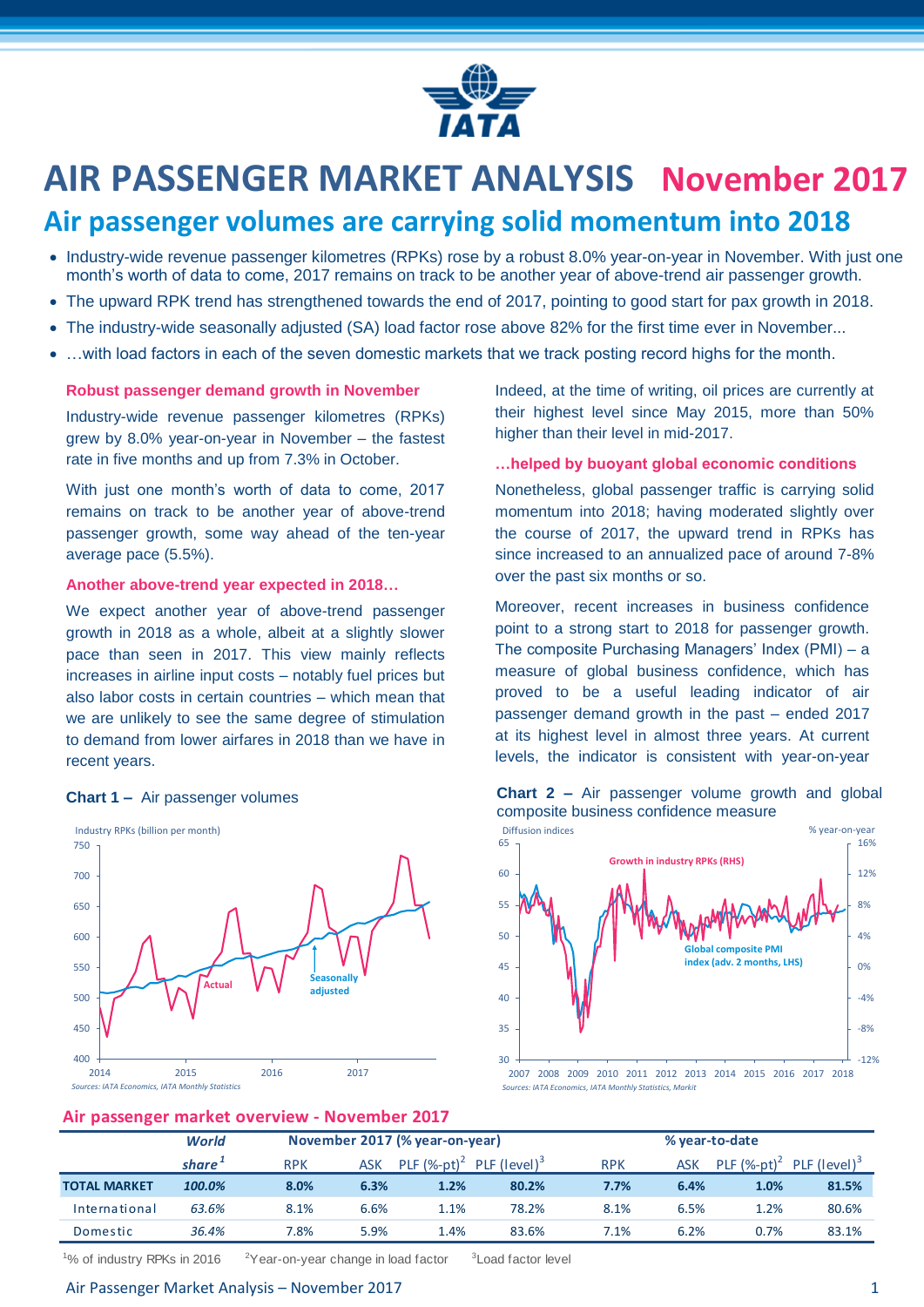RPK growth staying in the region of 7.5-8% into the start of 2018. (See Chart 2.)

#### **SA load factor reaches an all-time high above 82%**

Industry-wide available seat kilometres (ASKs) increased by 6.3% year-on-year in November. As a result, the passenger load factor increased by 1.2 percentage points compared to November 2016, to a record-high for the month (80.2%).

With aggregate capacity expanding at a slower pace than demand, the SA load factor rose above 82% for the first time on record in November.

#### **A mixed month for international RPK growth**

Year-on-year growth in international RPKs accelerated to 8.1% in October, from 7.3% in the previous month. (See Chart 3.)

**Chart 3 –** International passenger traffic growth by airline region of registration



#### **Asia Pacific airlines top the growth chart again…**

Airlines based in Asia Pacific posted the fastest yearon-year international RPK growth rate for the third month in a row (10.8%, up from 10.4% in October and the fastest pace in seven months). Passenger volumes have continued to trend upwards strongly in SA terms, driven by robust regional economic growth and ongoing expansion in options for travelers.

#### **…as growth is picking up for African airlines too**

Annual growth in international RPKs flown by African airlines also increased in November, to a six-month high of 7.9%. Volumes have started to trend upwards strongly again in SA terms in recent months, in line with an improvement in business confidence in key economies including Kenya and Nigeria (the latter has been helped by recent rises in oil prices). However, amid recent political uncertainty, economic indicators in South Africa are still consistent with *falling* economic activity.

#### **Strong rise in European RPKs in November**

European airlines flew 7.9% more international RPKs in November 2017 than they did in the same month a year ago.

The upward trend in SA RPKs had slowed during the middle of 2017, which we attribute to the predominately short-haul, and hence highly price sensitive, nature of international travel in the region. RPKs gained strongly in SA terms in November, although it is too soon to tell if this is a one-off or the start of a new robust upward trend in traffic. In any case, economic conditions in the region remain highly supportive, with business confidence recently having risen to its strongest level in seven years.

#### **A mixed few months for carriers in the Americas…**

Airlines based in Latin America posted year-on-year RPK growth of 7.2% in November, up from 6.1% in October. This was broadly in line with the region's fiveyear average rate, although the result owed much to the previous strong upward trend in traffic; after a mixed few months, SA volumes are still below the peak level reached in July 2017.

It is a similar story for North American airlines. The comparatively robust economic backdrop is helping to support outbound passenger demand, but this appears to be being offset in part by a negative impact on inbound travel to the US from the additional security measures involved with travelling there. RPK growth increased to 6.4% year-on-year in November, although traffic has trended upwards at a slower annualized rate of around 3% over the past six months or so.

#### **…as well as in the Middle East**

The Middle East was the only region to see a slowdown in its annual RPK growth rate in November, to 4.9%, from 7.4% in the previous month. This mainly reflected a strong month-on-month gain in traffic a year ago rather than a marked change in trend this year. Indeed, having trended downwards in SA terms during H1 2017, the upward trend has resumed, recovering to a robust pace over the second half of the year.

The market segment to and from North America was affected by a combination of factors during 2017, including the now-lifted ban on personal electronic devices, as well as a wider impact stemming from the proposed travel bans to the US; it remains the only one of the main international markets that we track regularly not to have grown in annual terms this year to date. (See Chart 4.)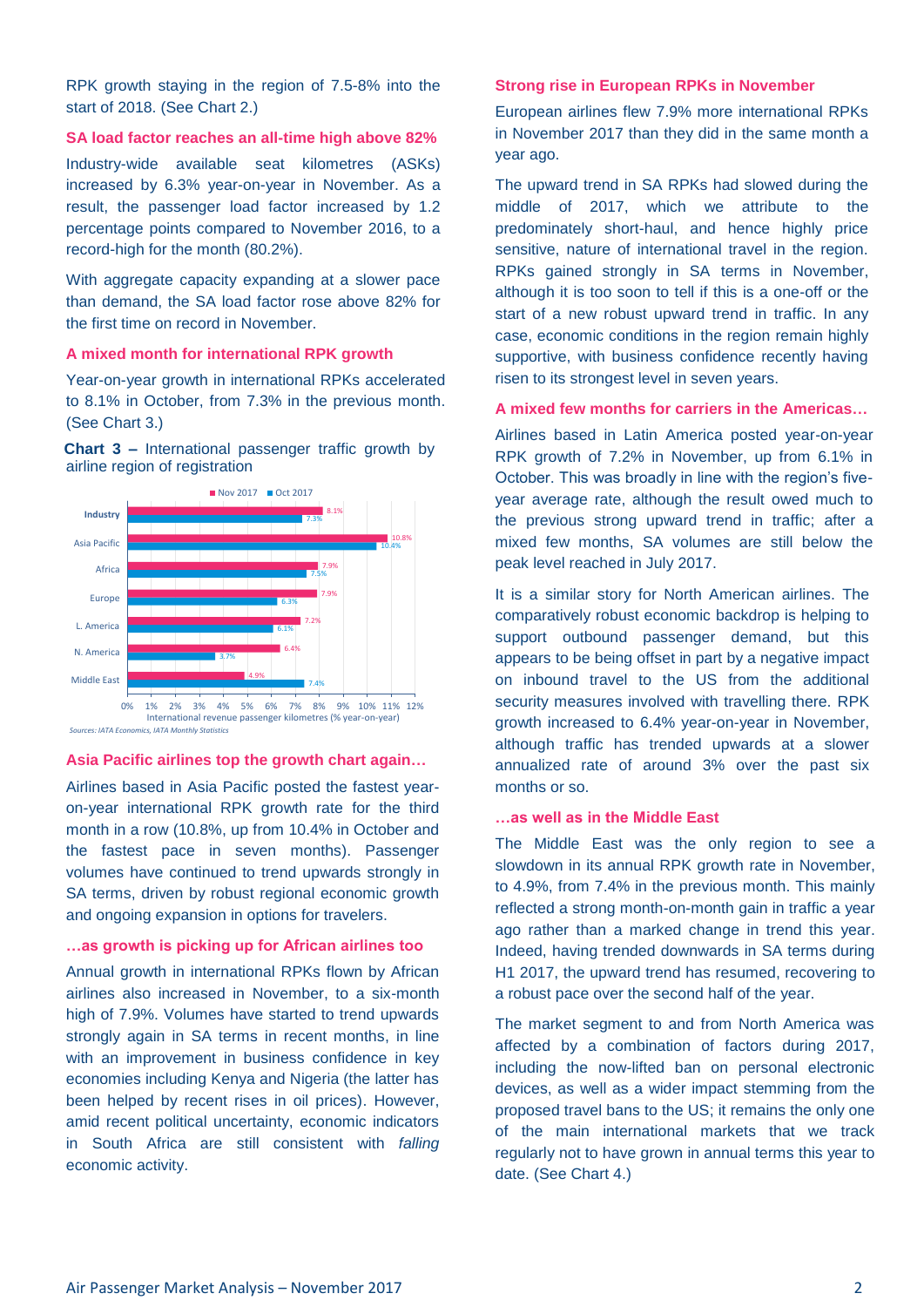#### **Chart 4 –** RPK growth by route and market (YTD)

**C** Domestic India 18% 20% RPK growth by int'l route and dom. market (2017 YTD, % year-on-year\*) \*Note: int'l routes data up to Octobe domestic market data up to November



**Wide variation in domestic RPK performance** 

Domestic RPKs grew by 7.8% year-on-year in November, up from 7.2% in October. (See Chart 5.) November was also notable because each of the seven domestic markets that we track posted record high load factors for the month. (See Chart 6.)







**India and China top the growth chart for 7th month**

Domestic India RPKs posted their 39<sup>th</sup> consecutive month of double-digit annual growth in November (16.4%). The upward SA traffic trend remains very strong, supported by sustained increases in living standards and increased options for passengers.

It is a similar story in China, where the strong upward trend in domestic RPKs has also continued. Passenger volumes grew by 14.1% year-on-year in November – the fastest pace in five months.

#### **Domestic US and Japan RPKs are continuing to recover from weather-related disruption**

The domestic US market has continued to recover from the hurricane-related disruption seen in September. Domestic RPKs grew by 4.9% year-onyear in November and are trending upwards solidly. The comparatively strong economic backdrop is helping to underpin domestic demand, with consumer confidence at historically high levels. The potential boost to activity from the recently agreed tax package may be a further positive in this regard.

Having been disrupted by typhoons in the previous two months, domestic Japan passenger volumes rose strongly in SA terms in November. This helped lift the year-on-year growth rate to a three-month high of 6.7%. The Japanese economy is enjoying its longest stretch of growth since at least 1994, which is likely to continue to support passenger demand.

#### **Ongoing recovery in domestic Brazil RPKs…**

Domestic Brazil RPKs are also continuing to recover following the impacts related to the country's deep recession in recent years. Admittedly, annual RPK growth slowed to 6.2% in November, from 8.0% in October. However, this mainly reflected developments seen a year ago rather than movements this year. The bigger picture is that SA RPKs are trending upwards and are now back to levels last seen in mid-2015.

#### **…as well as in Russia and Australia**

Year-on-year growth in domestic Russia RPKs accelerated to 7.6% year-on-year in November. The upward trend in SA domestic Russia RPKs resumed in the final third of 2017, alongside recent rises in oil prices; indeed, traffic has trended upwards at a double-digit annualized pace over the past three months or so.

Domestic Australia RPKs have also risen strongly in the latter months of 2017, which lifted year-on-year growth to a 14-month high of 3.3% in November. This has happened against a backdrop of *falling* capacity (-0.5% year-on-year in November).

> David Oxley [economics@iata.org](mailto:economics@iata.org) 11<sup>th</sup> January 2018